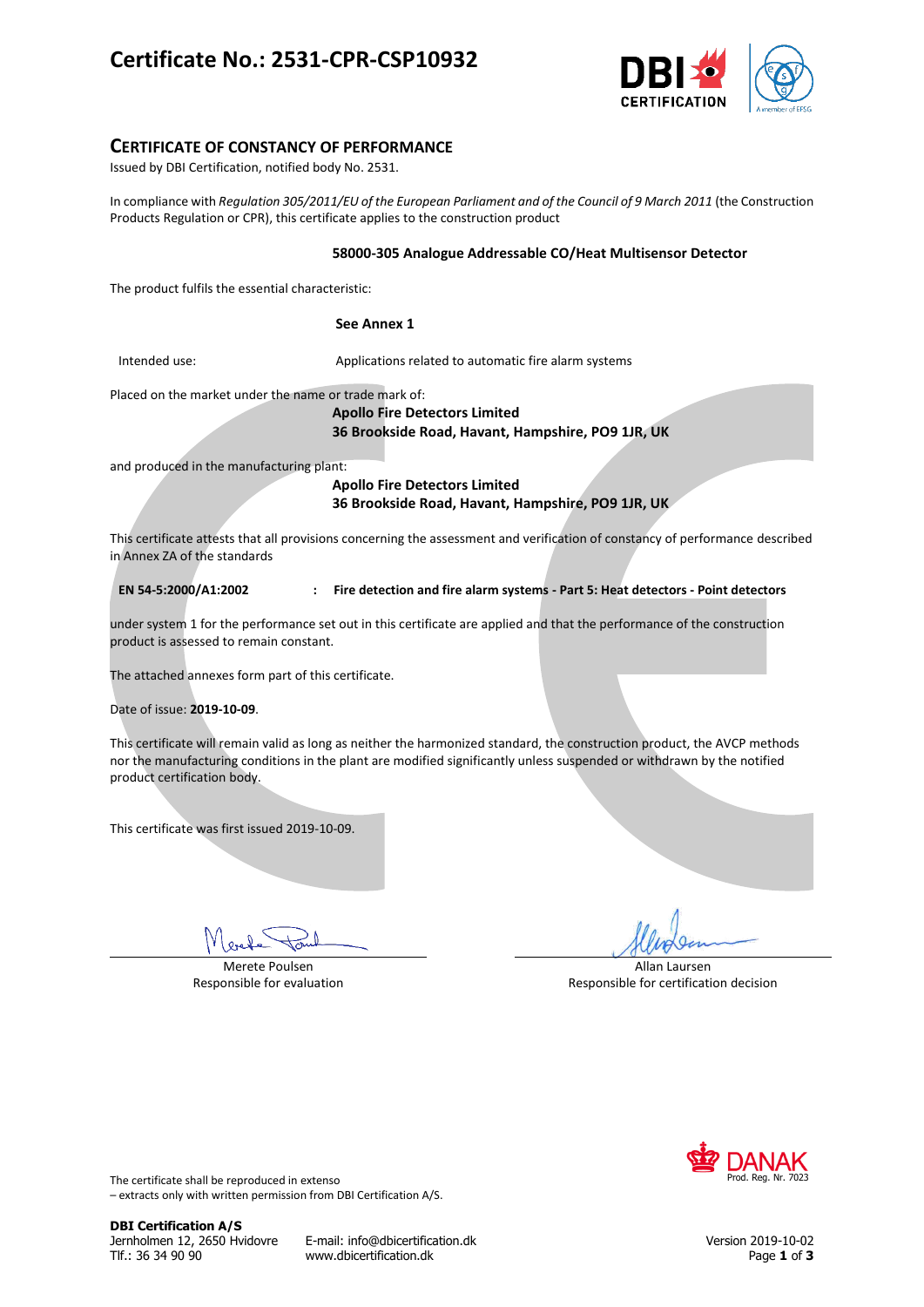# **Certificate No.: 2531-CPR-CSP10932**



Annex 1

## **EXTENT**

## **Type:**

58000-305 Analogue Addressable CO/Heat Multisensor Detector

## **Base:**

45681-210 Standard Intelligent Mounting Base

### **Notes:**

1. Mode 5 is approved to EN 54-5:2000 +A1:2002

The CO functionality is not included within the scope of approval.

| <b>Essential characteristics</b>      | <b>Clauses in EN 54-5:2000</b>      | <b>Performance</b> |
|---------------------------------------|-------------------------------------|--------------------|
| Nominal activation                    | 4.2, 4.3, 5.2 to 5.6, 5.8, 6.1, 6.2 | Pass               |
| conditions/Sensitivity, Response      | (6.1 only Suffix S det./6.2 only    |                    |
| delay (response time) and             | Suffix R det.)                      |                    |
| Performance under fire conditions     |                                     |                    |
| Operational reliability               | 4.4 to 4.11                         | Pass               |
| Tolerance to supply voltage           | 5.7                                 | Pass               |
| Durability of operational reliability | 5.9, 5.10                           | Pass               |
| and response delay; temperature       |                                     |                    |
| resistance                            |                                     |                    |
| Durability of operational             | 5.14 to 5.17                        | Pass               |
| reliability; vibration resistance     |                                     |                    |
| Durability of operational             | 5.11, 5.12                          | Pass               |
| reliability; humidity resistance      |                                     |                    |
| Durability of operational             | 5.13                                | Pass               |
| reliability; corrosion resistance     |                                     |                    |
| Durability of operational             | 5.18                                | Pass               |
| reliability; electrical stability     |                                     |                    |



The certificate shall be reproduced in extenso – extracts only with written permission from DBI Certification A/S.

Jernholmen 12, 2650 Hvidovre E-mail: info@dbicertification.dk Version 2019-10-02 www.dbicertification.dk